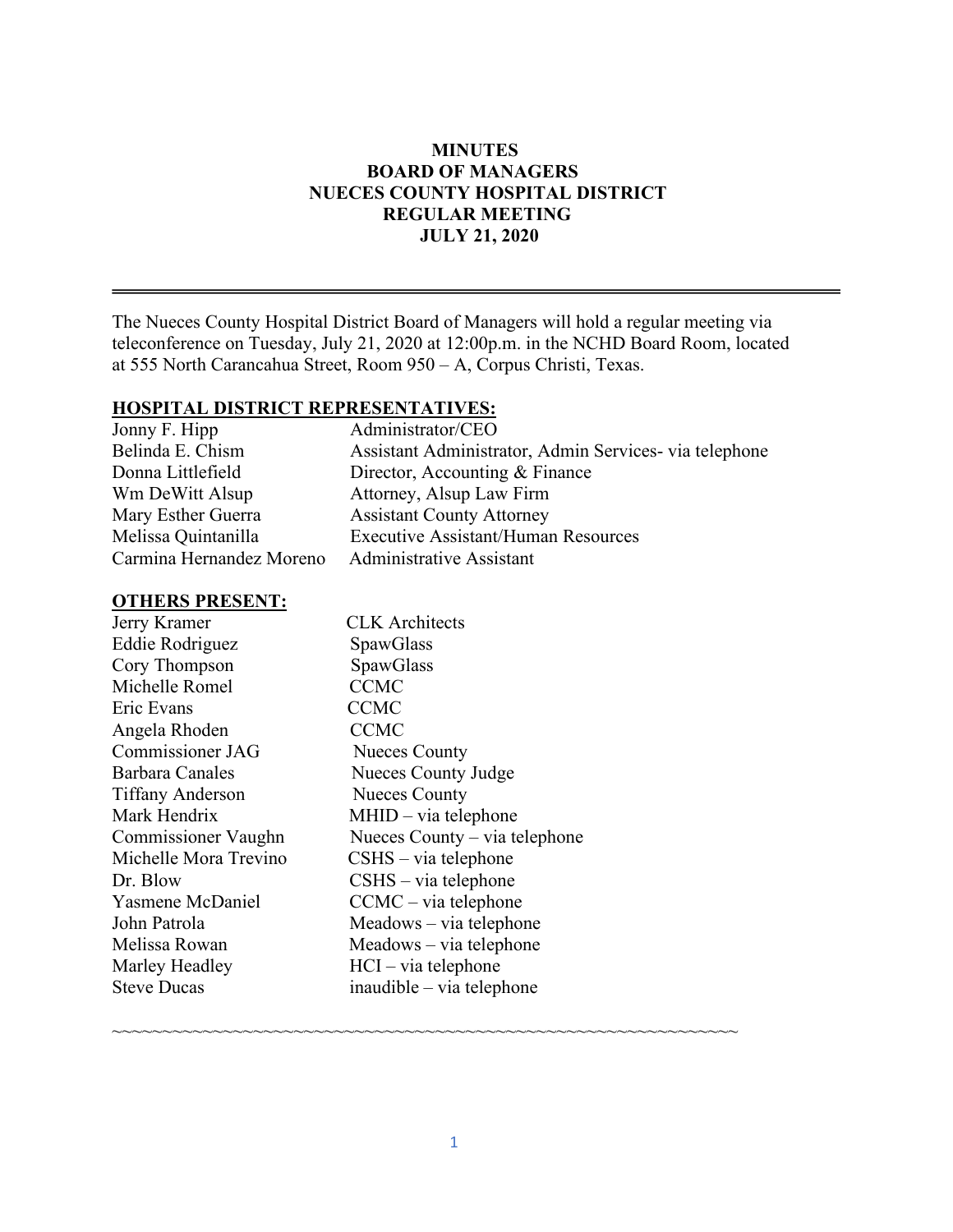# **1. WELCOME**

### **2. ROLL CALL OF BOARD OF MANAGERS**

#### **MEMBERS:**

- Y John B. Martinez, JD, Chairman
- Y Sylvia Tryon-Oliver, Vice-Chairman
- Y Belinda Flores, RN
- Y Vishnu V. Reddy, MD
- \_Y\_\_ Pamela L. Brower
- Y Daniel W. Dain via telephone
- \_Y\_\_ John E. Valls

#### **3. CALL TO ORDER & ESTABLISHMENT OF QUORUM**

- A. Call to order Mr. Martinez, Chairman The meeting was called to order by Mr. Martinez at 12:01 p.m.
- B. Establish quorum Mr. Martinez A quorum was present with all members in attendance.
- C. Confirm posting of Meeting's public notice in accordance with Texas Open Meetings Act, Texas Government Code, Chapter 551.
- **4. PUBLIC COMMENT** Persons wishing to comment on any item(s) on the agenda or any subject within the Board's responsibilities must sign-in on the "Agenda Item Request to Speak" form provided at the entrance of the Board meeting room at least five (5) minutes prior to commencement of the meeting. Commenters shall limit their comments to three (3) minutes, except that Commenters addressing the Board through a translator shall limit their comments to six (6) minutes. See the "Public Comment" section of the preceding General Information page for additional information.

# **Eric Evans Judge Barbara Canales**

**5. CONSENT AGENDA** - See the "Consent Agenda" section of the preceding General Information page for an explanation of the Consent Agenda and for additional information.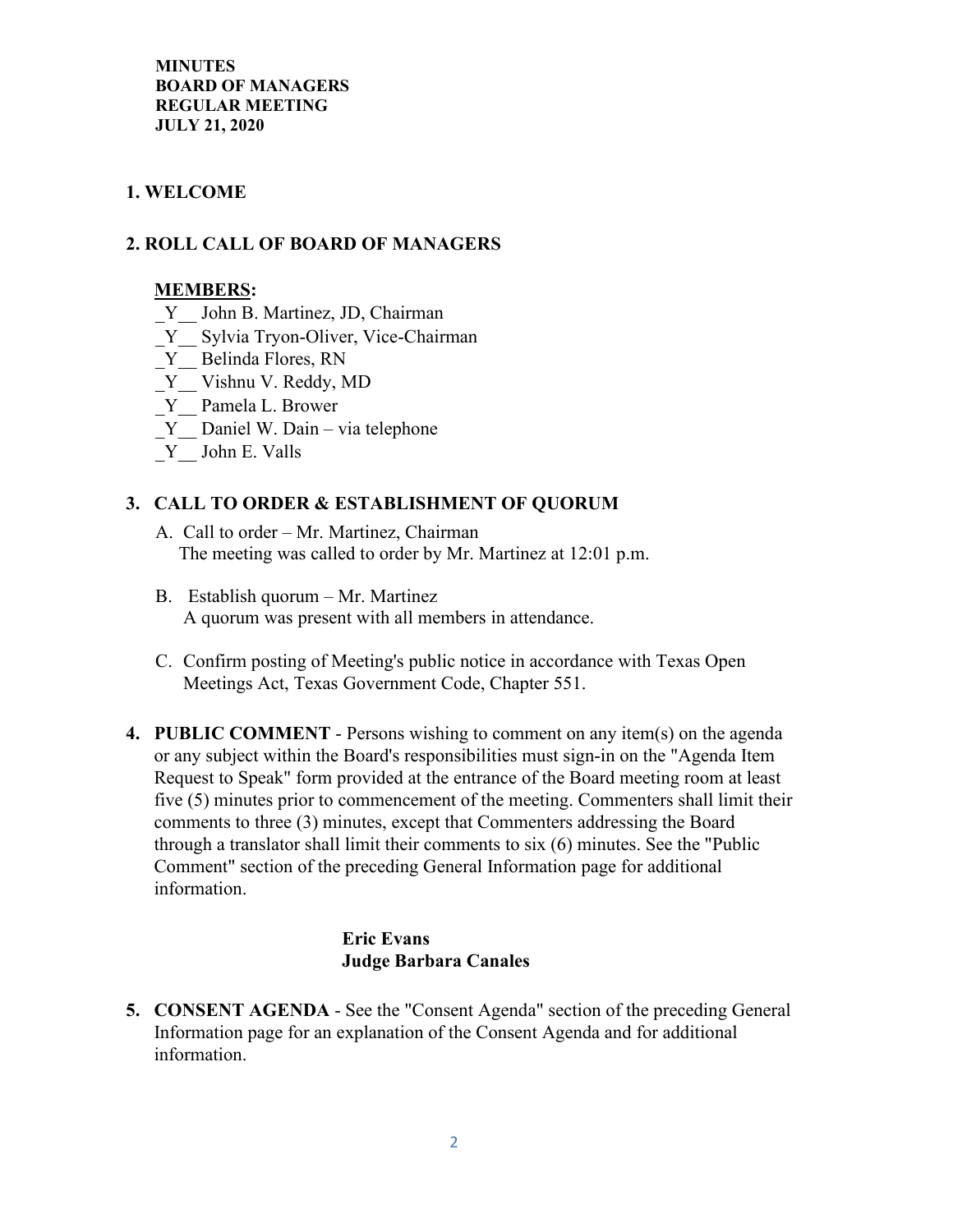- A. Approve meeting minutes of: 1)June 16, 2020 Regular Meeting; and 2)July 15, 2020 Special Meeting
- B. Receive listing of new vendors as of July 15, 2020; listing provided pursuant to Board of Managers Bylaws, Article 2, §2.1 B and Texas Local Government Code, Chapter 176.
- C. Receive summary payment information on Nueces County health care disbursements for Fiscal Year 2020 year-to-date:
	- 1) Salaries, benefits, supplies, and intergovernmental transfers at/for Corpus Christi/Nueces County Public Health Department;
	- 2) Emergency medical services provided in unincorporated areas of Nueces County;
	- 3) Supplemental and jail diversion program funding for Nueces Center for Mental Health and Intellectual Disabilities;
	- 4) Medical services provided at County correctional facilities:
		- a) Nueces County Jail; and
		- b) Nueces County Juvenile Detention Center;
	- 5) Funding for alcohol and drug abuse treatment programs:
		- a) Cenikor (Charlie's Place);
		- b) Council on Alcohol and Drug Abuse; and
		- c) Palmer Drug Abuse Program;
	- 6) Funding for diabetes prevention and supporting programs;
	- 7) Public health grants; and
	- 8) Legal and professional fees. *(Finance Committee)*
- D. Receive reports relating to Nueces Aid Program enrollment for the month-ended June 30, 2020. *(Finance Committee)*
- E. Receive revenue reports relating to CHRISTUS Spohn Health System Corporation Amended and Restated Membership Agreement for fiscal year-to-date.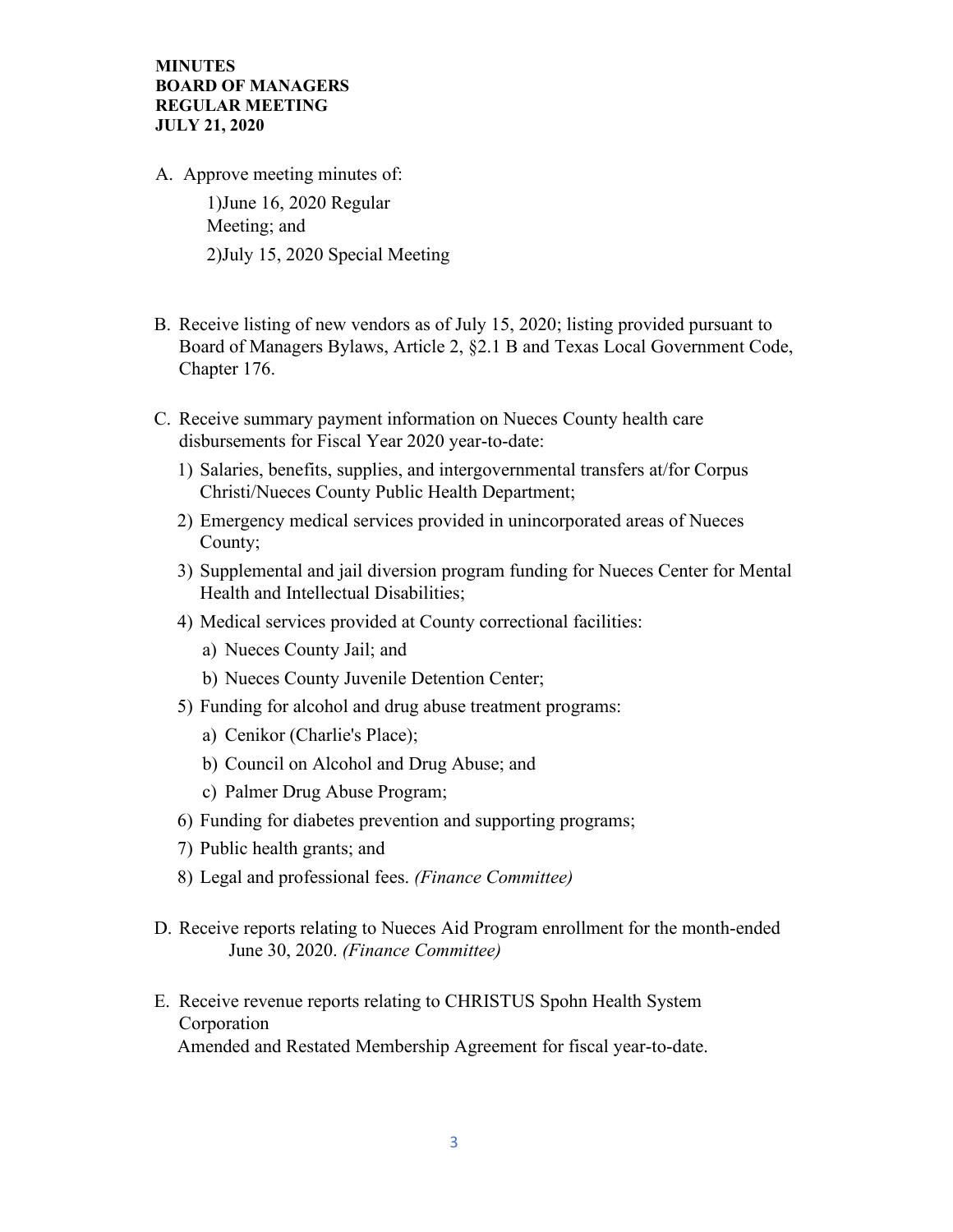#### *(Finance Committee*)

- F. Receive summary imputed claims information on medical and hospital care provided to the Nueces Aid Program population consistent with the CHRISTUS Spohn Health System Corporation Amended and Restated Membership Agreement for fiscal year-to-date period-ended June 30, 2020. *(Finance Committee)*
- G. Receive summary report of Hospital District's intergovernmental transfers made in support of local and other healthcare providers participating in Medicaid supplemental payment programs sponsored by the Texas Health and Human Commission year-to-date:
	- 1) Texas Healthcare Transformation and Quality Improvement Program (Medicaid 1115 Waiver):
		- a) Delivery System Reform Incentive Payment (DSRIP) pool; and
		- b) Hospital Uncompensated Care (UC) pool.
	- 2) Disproportionate Share Hospitals (DSH) program;
	- 3) Network Access Improvement Program (NAIP);
	- 4) Uniform Hospital Rate Increase Program (UHRIP); and
	- 5) Graduate Medical Education (GME). *(Finance Committee)*
- H. Receive monthly statement of escrow amounts deposited and/or withdrawn by CHRISTUS Spohn Health System Corporation; deposits pursuant to and consistent with Schedule 1 to CHRISTUS Spohn Health System Corporation Amended and Restated Membership Agreement; receive statement for month ended June 30, 2020. *(Finance Committee)*

 **Motion by Mr. Valls and seconded by Ms. Oliver on Items 5. A-C and Items 5. E-H. MOTION CARRIED.** 

 **Motion by Mr. Valls and seconded by Dr. Reddy on Item 5. D. MOTION CARRIED.**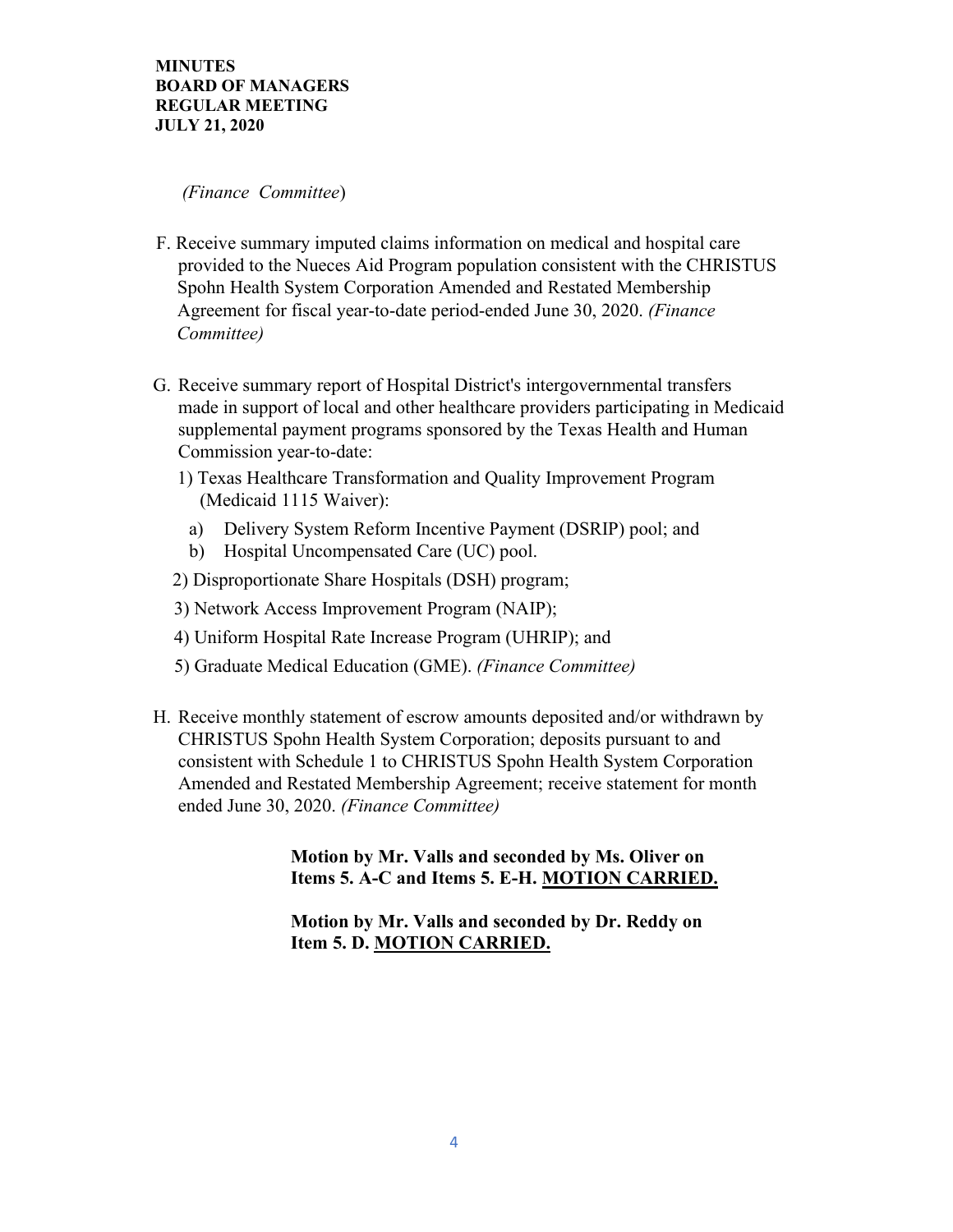#### 6. **REGULAR AGENDA:**

#### A. **Finance Committee:**

1) Receive and approve unaudited financial statements for fiscal year-to-date period ended June 30, 2020. *(ACTION)* 

# **Motion by Ms. Brower and seconded by Dr. Reddy. MOTION CARRIED.**

2) Receive and approve Quarterly Investment Report for fiscal quarter-ended June 30, 2020 and ratify related investment transactions. *(ACTION)*

#### **Motion by Mr. Valls and seconded by Ms. Brower MOTION CARRIED.**

- 3) Receive and discuss information relating to projected revenues and expenditures for fiscal year-end September 30, 2020. *(INFORMATION)*
- 4) Receive and discuss information relating to development of the Hospital District's Fiscal Year 2020-2021 Annual Budget. *(INFORMATION)*
- 5) Adopt Board of Managers Resolution relating to annual review of investment policy and investment strategies; adopt changes to policy and strategies to be effective August 1, 2020; review and adoption pursuant to Texas Government Code, §2256.005(e). *(ACTION)*

### **Motion by Mr. Valls and seconded by Ms. Brower. MOTION CARRIED.**

6) Adopt of Board of Managers Resolution relating to annual review and adoption of listing of qualified broker/dealers authorized to engage in investment transactions; adopt listing to be effective August 1, 2020; review and adoption pursuant to Texas Government Code, §2256.025. *(ACTION)*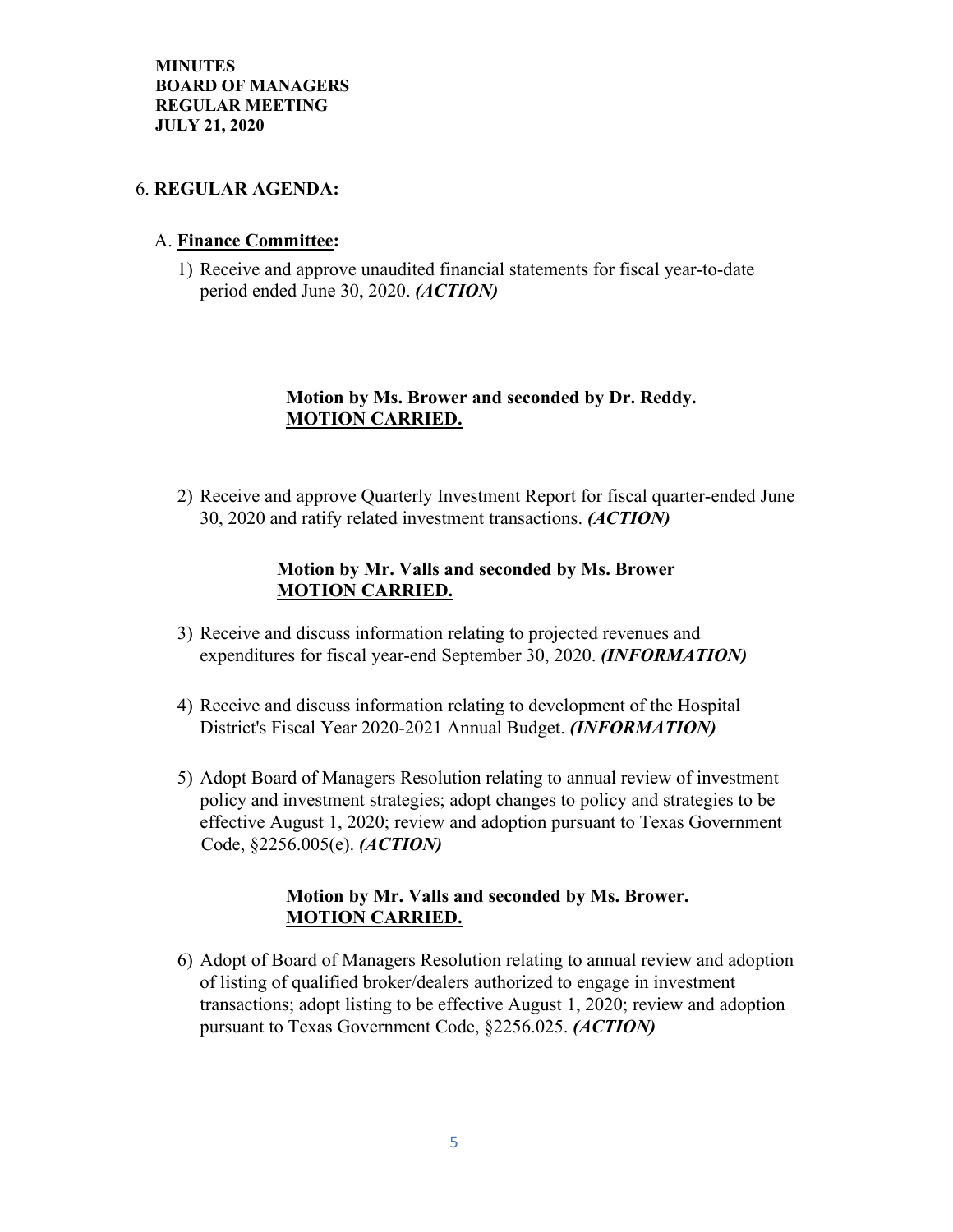#### **Motion by Mr. Valls and seconded by Dr. Reddy. MOTION CARRIED.**

#### B. **Community Mental Health:**

1) Review and discuss Meadows Mental Health Policy Institute's *Nueces County* 

*Comprehensive Behavioral Health Community Needs Assessment Revised Draft Report June 2020*.; determine next steps and approve related actions. *(ACTION)*

### **Motion to table Item B. 1 by Mr. Valls and seconded by Dr. Reddy. MOTION CARRIED.**

# C. **COVID-19 Pandemic:**

1) Discuss and consider identification of additional and/or alternative facilities for Nueces County to establish a COVID-19-related Alternate Care Site; authorize Administrator to identify potential facilities within Nueces County. *(ACTION)*

# **Motion by Mr. Vall for Mr. Hipp to start discussion with Christus Spohn. Seconded by Dr. Reddy. MOTION CARRIED**.

- 2) Receive update on Hospital District activities supporting Nueces County's efforts to establish a COVID-19-related Alternate Care Site at CHRISTUS Spohn Hospital Corpus Christi-Memorial (formerly Memorial Medical Center) located at 2606 Hospital Boulevard. *(INFORMATION)*
- 3) Discuss and revise Board of Managers' actions of April 17, 2020 relating to establishment by Nueces County of a COVID-19-related Alternate Care Site (ACS) at CHRISTUS Spohn Hospital Corpus Christi-Memorial (formerly Memorial Medical Center); rescind then-established conditions and reauthorize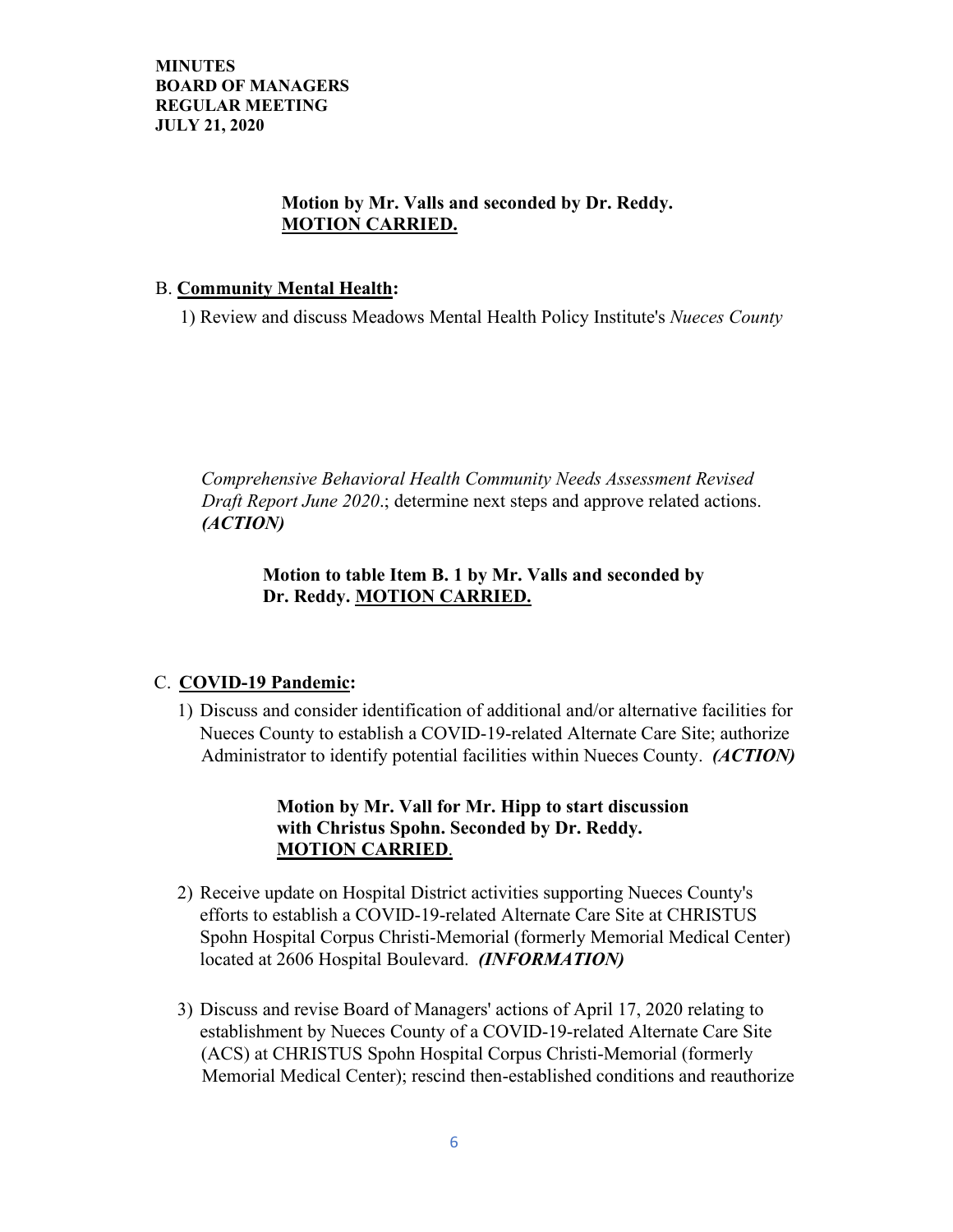expenditure of \$3 million for recommended maintenance and upgrades at the Hospital necessary for establishment of the ACS. *(ACTION)*

### **Motion to table Item C. 3 by Ms. Flores and seconded by Ms. Oliver. MOTION CARRIED.**

- 4) Discuss and authorize actions necessary for Nueces County to establish a COVID-19-related Alternate Care Site (ACS) at CHRISTUS Spohn Hospital Corpus Christi-Memorial (Hospital); related maintenance and upgrades at Hospital subject to Commissioners Court's approval pursuant to Section 281.050, Texas Health and Safety Code:
	- a) Authorize Nueces County to obtain consent from CHRISTUS Spohn Health System for establishment of the ACS at the Hospital;
	- b) Select CLK Architects & Associates to provide architectural and related services necessary to establish the ACS at the Hospital and authorize Administrator to execute related agreement;
	- c) Select SpawGlass Contractors from BuyBoard Purchasing Cooperative vendor listing to perform recommended maintenance and upgrades at the Hospital necessary for establishment of the ACS; and
	- d) Authorize Administrator to finalize and execute a contract with SpawGlass

Contractors to perform the recommended maintenance and upgrades at the Hospital necessary for establishment of the ACS; contract amount not to exceed \$3 million. *(ACTION)* 

### **Motion to table Item C. 4 by Ms. Flores and seconded by Ms. Oliver. MOTION CARRIED.**

#### D. **Public Health:**

1) Discuss and consider support of Nueces County's request to establish an outpatient clinic to provide medical care for COVID-19-afflicted persons; affirm support and authorize Administrator to negotiate and execute any and all agreements necessary for clinic start-up. *(ACTION)*

#### **No action needed. Item D. 1 should have been informational.**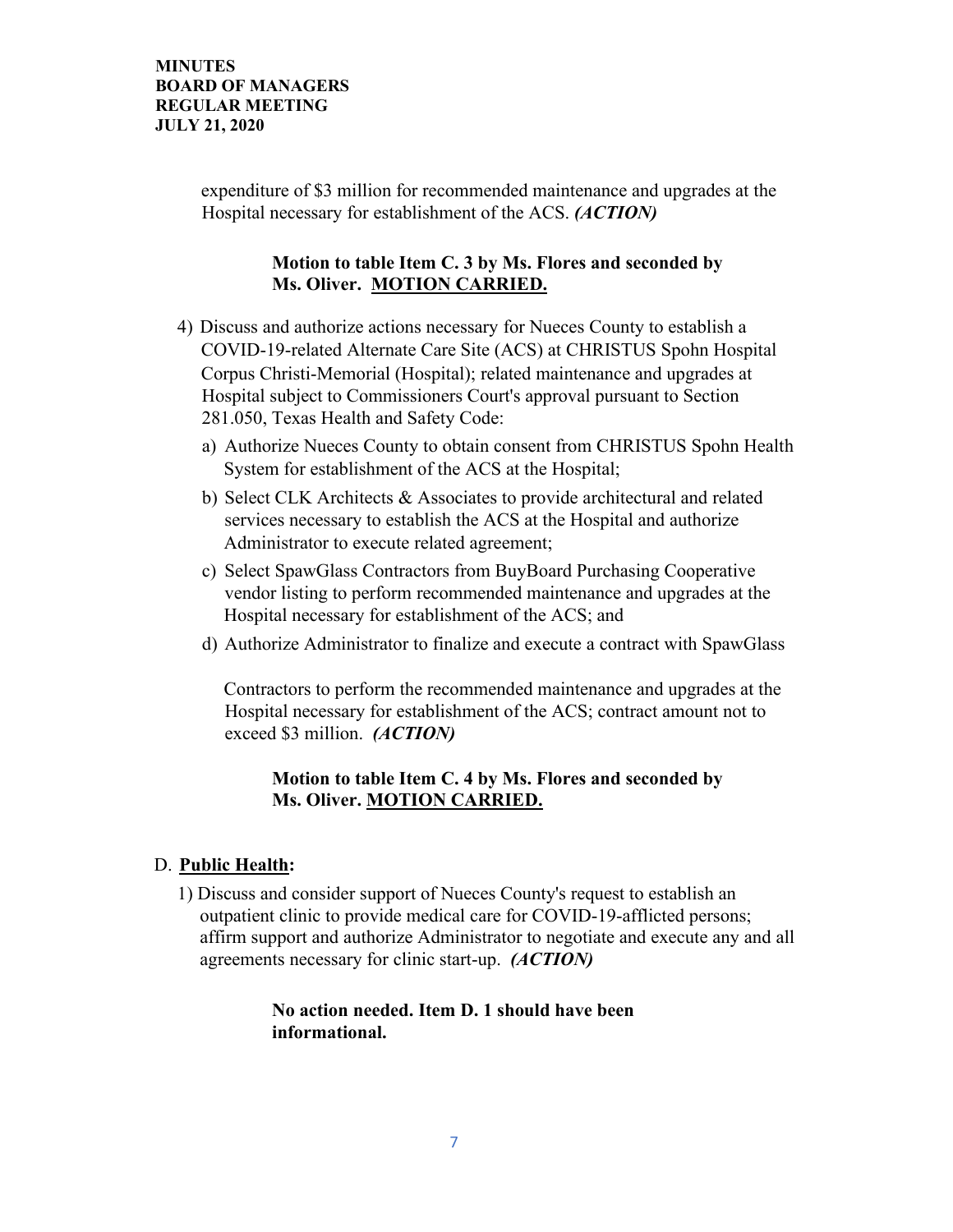### E. **Medical Examiner Facility:**

1) Discuss Nueces County's request for a 3.39 acre tract of Hospital Districtowned real property located at 2606 Hospital Boulevard, Corpus Christi, Texas for the County's construction of a replacement Medical Examiner's facility; authorize the County to obtain consent from CHRISTUS Spohn Health System for use of the identified tract for that purpose. *(ACTION)*

# **Motion by Mr. Valls seconded by Dr. Reddy**

# **MOTION CARRIED.**

### F. **Other Business:**

1) Discuss development and future implementation of Board of Managers policies relating to its meeting practices and locations considering the current COVID19 pandemic to reduce the possibility of spread resulting from inperson meetings, physical meeting space limitations, and other factors; authorize Administrator to prepare related policies*. (ACTION)*

# **Motion by Dr. Reddy and seconded by Ms. Flores. MOTION CARRIED.**

### 7. **ADMINISTRATOR'S BRIEFING:**

- A. Next Board of Managers and Board Committee Meetings (all Meetings' dates, times, and locations subject to change):
	- 1) Finance Committee: August 18, 2020, 11:00 AM; and
	- 2) Board of Managers: August 18, 2020, 12 Noon. *(INFORMATION)*
- B. August 18, 2020 Board of Managers and Board Committee Meetings. *(INFORMATION)*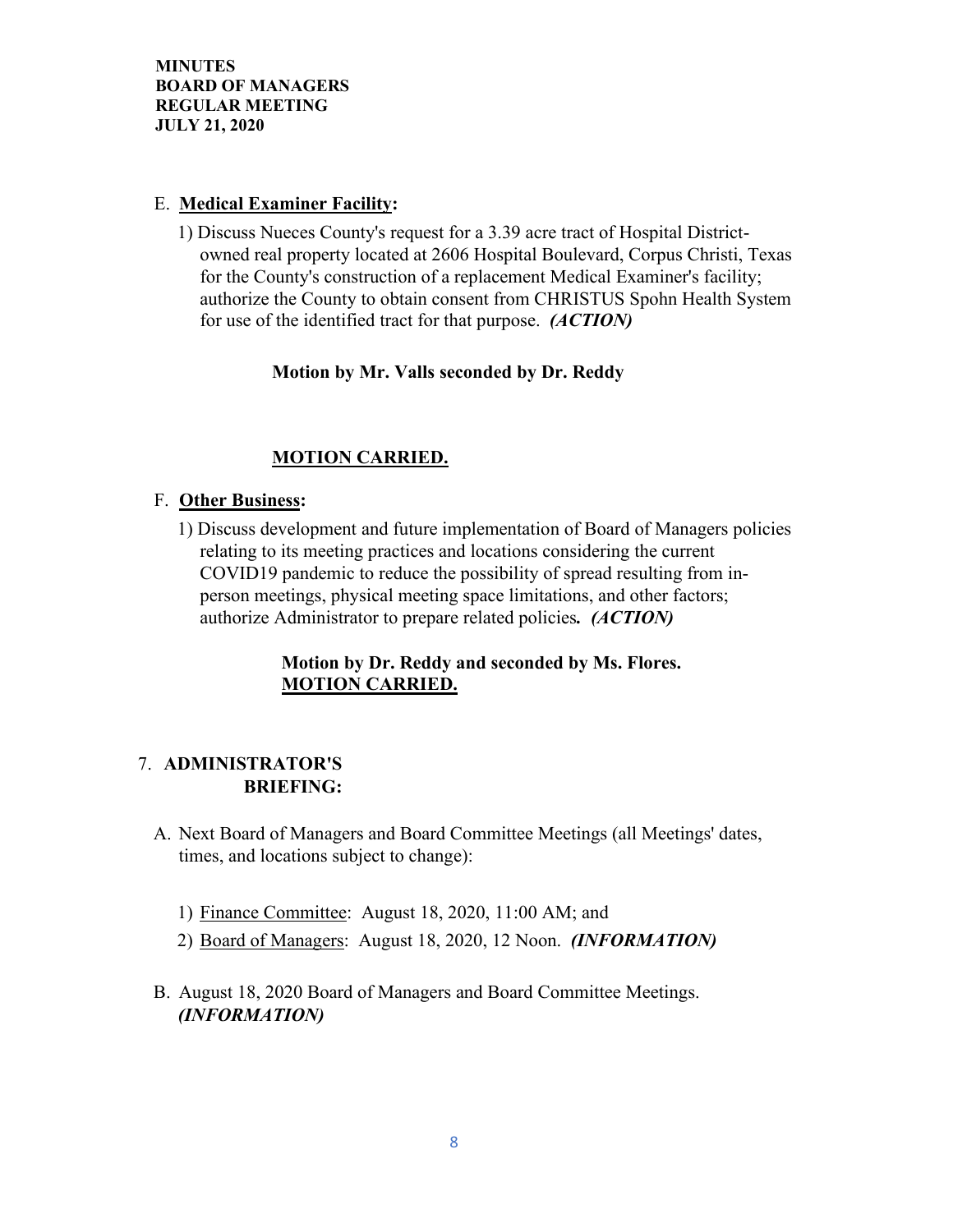#### 8. **ADJOURN**

 **Motion to adjourn by Mr. Martinez. Motion by Ms. Flores and seconded by Dr. Reddy Meeting adjourned at 3:18 p.m.**